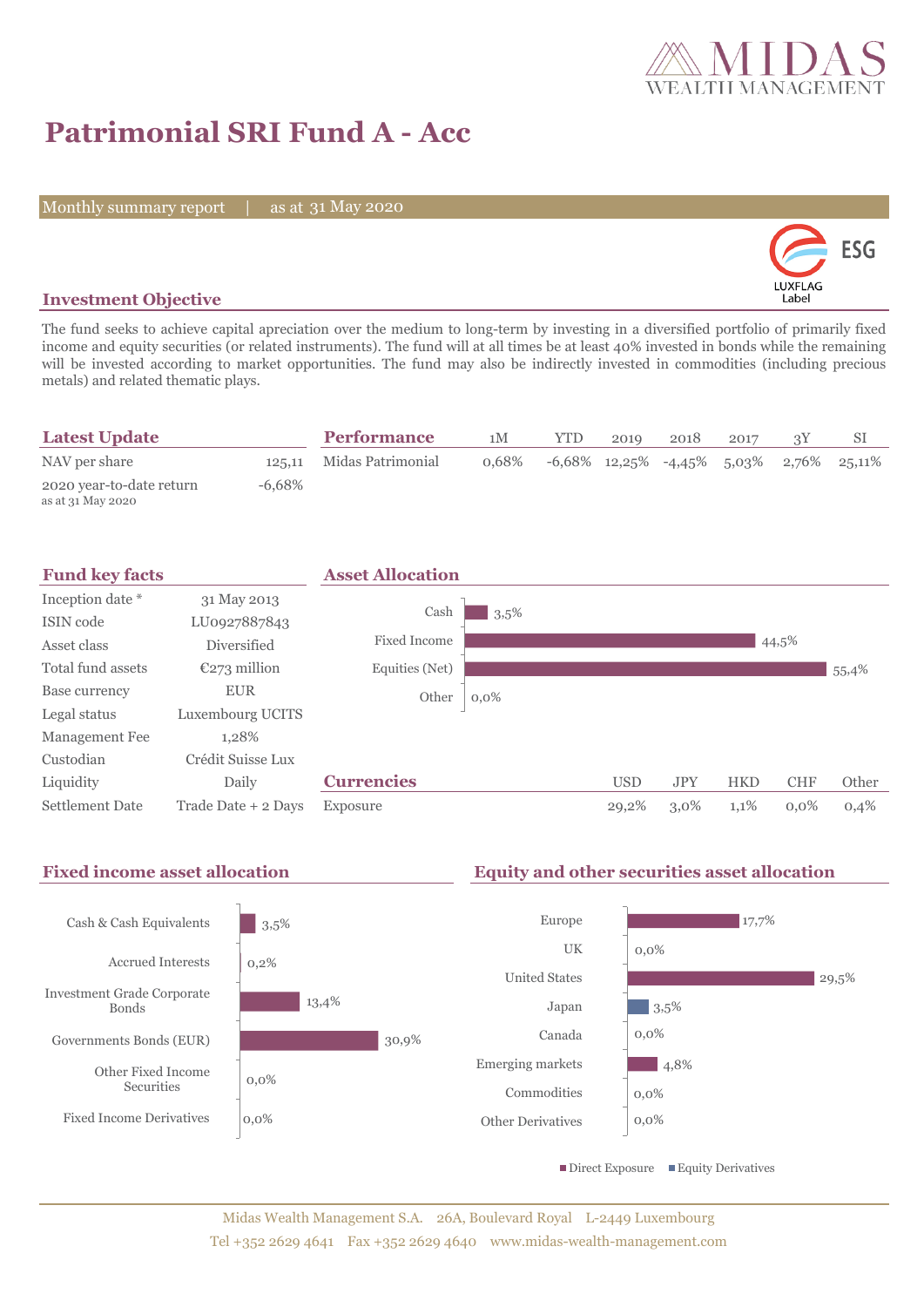

# **Patrimonial SRI Fund A - Acc**

Monthly summary report | as at 31 May 2020

| Top 10 fixed income holdings          | <b>YTM</b> | Rating     | Weigh   |
|---------------------------------------|------------|------------|---------|
| NETHERLANDS GOVT: NETHER 3 1/4 07/    | $-0.5%$    | <b>AAA</b> | 2,7%    |
| DEUTSCHLAND REP: DBR o 08/15/29       | $-0.3%$    | AAA        | 2,6%    |
| NETHERLANDS GOVT: NETHER 0 3/4 07     | $-0,3%$    | AAA        | $2,0\%$ |
| BTPS: BTPS 1 07/15/22                 | 0,2%       | BBB-       | 1,9%    |
| BTPS: BTPS 2 1/2 11/15/25             | 0.9%       | BBB-       | 1,6%    |
| EUROPEAN INVT BK : EIB o 3/8 07/16/25 | $-0.4%$    | AAA        | 1,5%    |
| AGENCE FRANCAISE : AGFRNC 0 1/8 11/1! | $-0,2%$    | AA         | 1,5%    |
| BUNDESSCHATZANW: BKO 0 03/11/22       | $-0.6%$    | <b>NR</b>  | 1,5%    |
| BTPS: BTPS 0.35 02/01/25              | 0,7%       | BBB-       | 1,4%    |
| DEUTSCHLAND REP: DBR 11/4 08/15/48    | 0,2%       | AAA        | 1,4%    |

**Fixed income rating breakdown** 



| Top 10 equity holdings           | Sector                        | Weight |
|----------------------------------|-------------------------------|--------|
| <b>ALTICE NV - A</b>             | <b>Communication Services</b> | 3,1%   |
| AMAZON.COM INC                   | <b>Consumer Discretionary</b> | 2,2%   |
| ALIBABA GROUP HOLDING-SP ADR     | <b>Consumer Discretionary</b> | 2,0%   |
| NVIDIA CORP                      | <b>Information Technology</b> | 1,8%   |
| <b>MEDTRONIC PLC</b>             | Health Care                   | 1,8%   |
| <b>APPLE INC</b>                 | <b>Information Technology</b> | 1,8%   |
| <b>MICROSOFT CORP</b>            | <b>Information Technology</b> | 1,7%   |
| <b>ALPHABET INC-CL A</b>         | <b>Communication Services</b> | 1,6%   |
| <b>EQUINIX INC</b>               | <b>Real Estate</b>            | 1,6%   |
| <b>CHECK POINT SOFTWARE TECH</b> | <b>Information Technology</b> | 1,6%   |

#### **Equity sector breakdown**

| <b>Consumer Discretionary</b> | 12,4%   |
|-------------------------------|---------|
| <b>Consumer Staples</b>       | 6,7%    |
| Energy                        | $0,0\%$ |
| Financials                    | $0,0\%$ |
| Health Care                   | 14,0%   |
| <b>Information Technology</b> | 34.7%   |
| Industrials                   | 5,7%    |
| Materials                     | $0,0\%$ |
| <b>Communication Services</b> | 14,2%   |
| Utilities                     | 4,9%    |
| <b>Real Estate</b>            | 7,4%    |



## **Thematics breakdown Top 5 funds and other holdings**

| iShares S&P 500 Financials Sector UCITS ETH      | 2.1%    |
|--------------------------------------------------|---------|
| iShares EURO STOXX Banks 30-15 UCITS ET          | 1.7%    |
| Quaero Bamboo                                    | 1,7%    |
| iShares STOXX Europe 600 Automobiles & $Pe$      | $1.6\%$ |
| iShares STOXX Europe 600 Oil & Gas UCITS         | $1.1\%$ |
| iShares STOXX Europe 600 Travel & Leisure 1 0,7% |         |